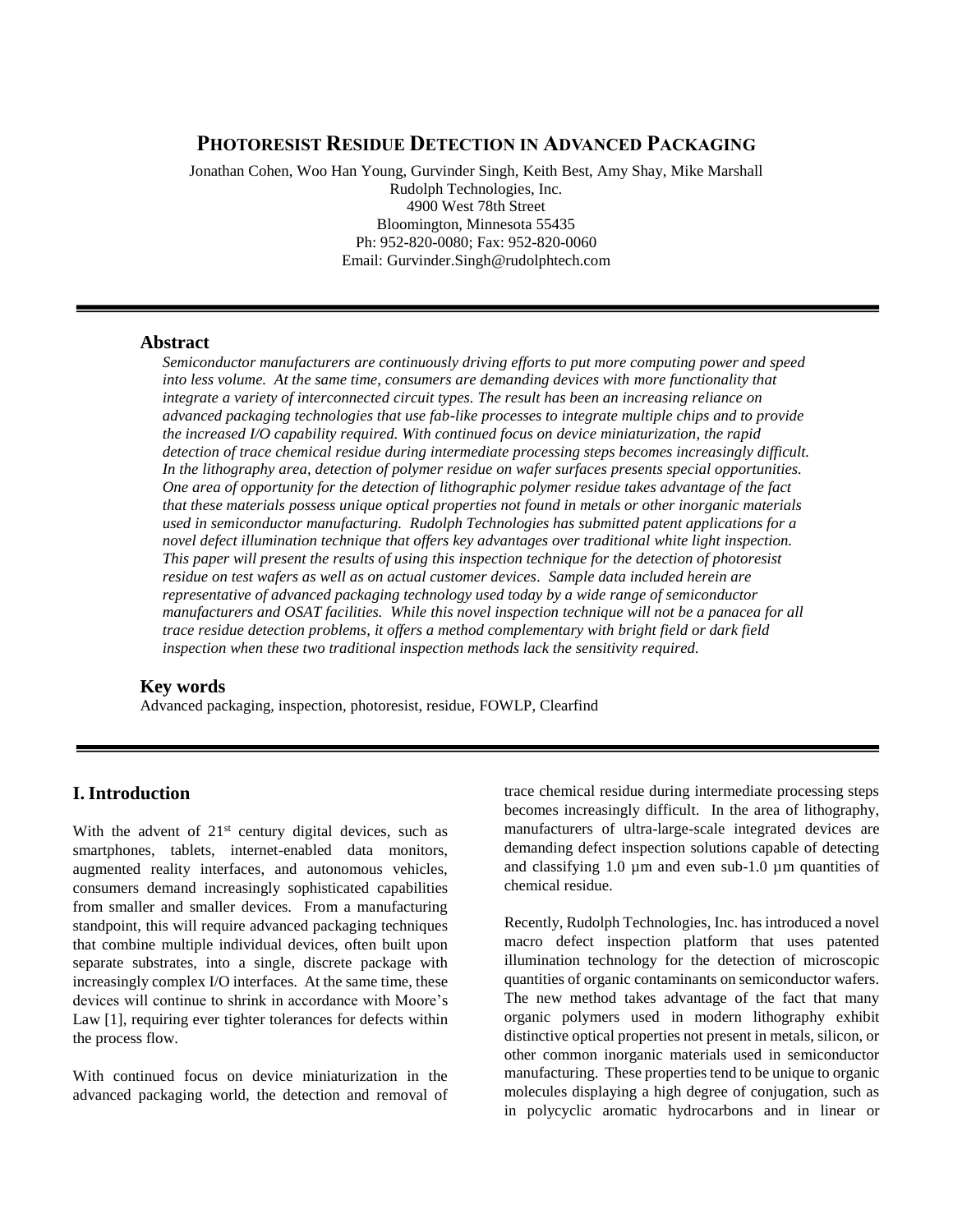branched-chain organic polymers with multiple, regularly interspersed pi-bonds [2].

Rudolph Technologies' novel inspection technique offers benefits not available through traditional white light inspection systems. Firstly, the illumination technique will present a high color contrast against a metallic or other inorganic surface. Secondly, defect emission tends to be anisotropic and therefore less sensitive to surface patterning that could potentially direct most ordinary bright field or dark field reflected light at angles away from the detection optics. As a result, the inspection is more sensitive to trace residue of interest while being less sensitive to interference from the surrounding features.

In this paper, the authors present data demonstrating the value of this patented inspection technology to detect commonly encountered lithography materials both as blanket films and as residue found on patterned wafers representative of advanced packaging technology used today. The data will show that this new technique offers a method complementary to white light based bright field or dark field inspection when these traditional inspection methods lack the sensitivity required.

### **II. Materials and Methods**

All inspection data presented in this paper were collected using a Rudolph Technologies Firefly™ macro defect inspection system attached to a two-loadport XCluster™ wafer handler.

Simplified illustrations comparing the patented Clearfind™ technology to traditional white light inspection systems are shown in Fig. 1.



**Fig. 1: Simplified illustrations of the differences between traditional white light inspection systems and Clearfind technology.**

The light source for Clearfind technology is laser based

rather than relying on a broadband light bulb used in white light inspection systems. Thus, the light output is more stable in terms of both spectral range and output power. The laser output beam is collimated and expanded into a horizontal line at the sample. A wavelength filter is placed in the optic path after the inspection objective to remove any reflected laser light from reaching the imaging camera. In this paper, the authors present data collected at 4X and at 10X magnifications. At 4X, the laser line dimensions at the sample are approximately 7.1 x 44 mm<sup>2</sup> and at  $10X$  are approximately  $2.8 \times 18 \text{ mm}^2$ .

Autofocusing of the samples was accomplished using a patented, high speed, NIR-based laser triangulation system that maintains a constant distance between the imaging optics and the area being scanned [3].

Imaging of the sample was accomplished using a high resolution line scan camera. The nominal image magnification at 4X and at 10X is equal to 1.4  $\mu$ m/pixel and 0.7 µm/pixel, respectively.

The bright field inspection results using a white light source at 4X were obtained on the same Firefly inspection platform used for Clearfind inspection by methods described elsewhere [4].

Sample placement, magnification, illumination intensity, camera gain, image processing and defect detection configuration were accomplished using Rudolph Technologies' XSoft™ software. Defect image analysis was performed using Rudolph Technologies' Discover ® Client software.

PW1000T and AZ4620 photoresist samples were prepared by Rudolph Technologies on 200-mm Si substrates using a JetStep® W stepper. Exposure was accomplished using the ghi Hg emission wavelengths and 0.1 NA. A progressive series of  $\sim$ 1.0 x 1.0 cm<sup>2</sup> dose-to-clear (DTC) windows were created on the wafers using varying dose energies from 100- 340 mJ in 2 mJ steps. No reticle bias or focus offset was applied during exposure. Exposure was followed by a soft bake and development using a dilute TMAH solution.

The 300-mm patterned production wafer sample was prepared by a leading memory manufacturer producing devices for the 14 nm technology node.

## **III. Results**

#### *PW1000T Photoresist Sample*

To test the ability of Clearfind technology to detect trace quantities of residue, flat film samples of PW1000T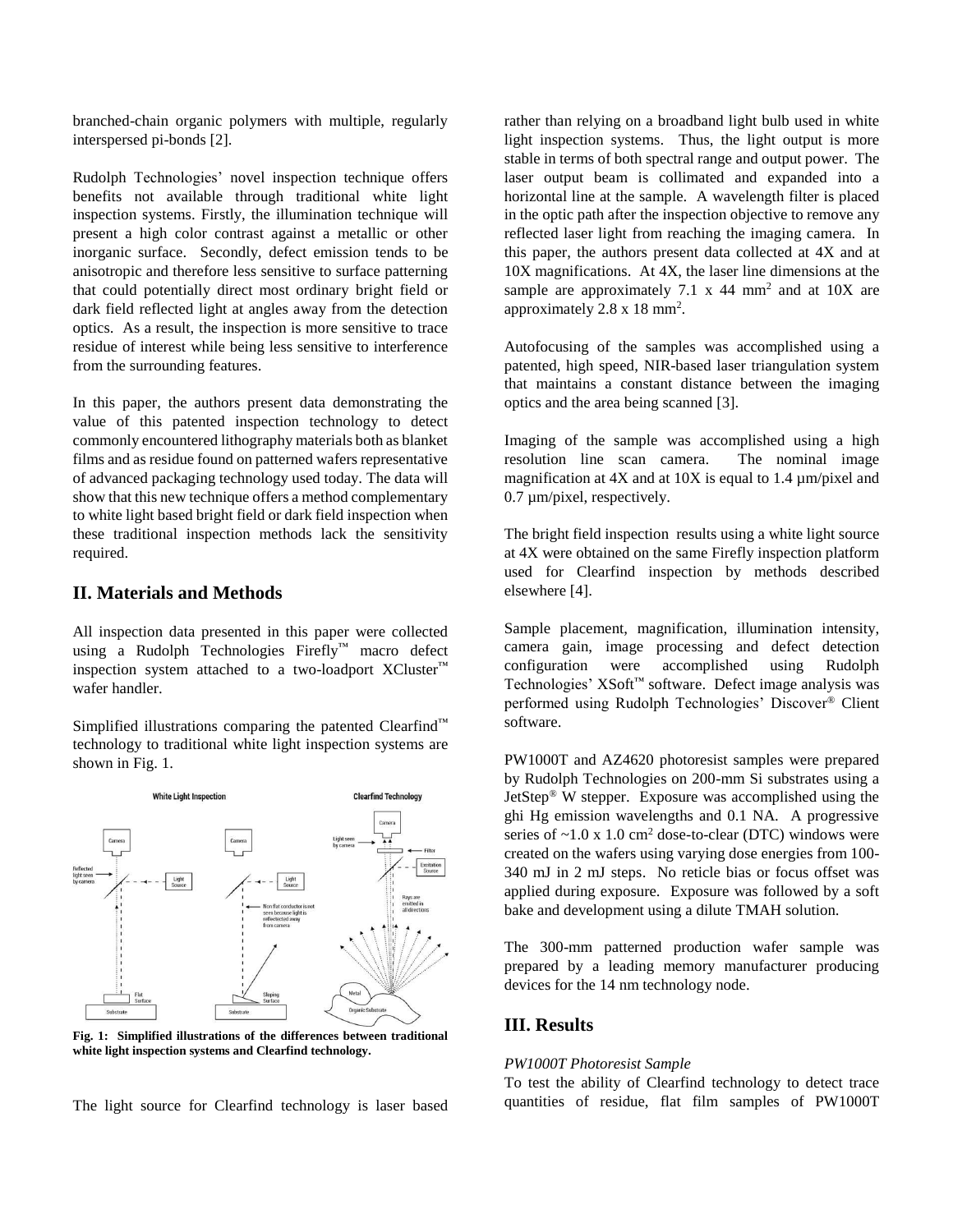photoresist were prepared using methods described in section II. The thickness of the photoresist films within the DTC windows was verified by multiple angle of incidence, focused beam ellipsometry using methods described elsewhere [5]. For each thickness of PW1000T deposited onto the DTC window the inspection tool measured the grayscale value (GSV) of the film when exposed to Clearfind illumination. The results are shown in Fig. 2.



**Fig.2: Scatter plot of PW1000T GSV intensity versus film thickness. Rsquared linear least squares fit to the data is equal to 0.9589.**

The data in Fig. 2 shows that there is a strong linear correlation between the GSV intensity and the thickness of the photoresist when exposed to Clearfind illumination. In the absence of photoresist, the GSV intensity of the underlying Si substrate using Clearfind is less than 20. However, the Clearfind GSV intensity of PW1000T is greater than 50 even at film thickness values approaching 1- 2 µm. This demonstrates that even for minute quantities of photoresist Clearfind inspection is capable of distinguishing the presence or absence of residue down to the micron level.

#### *AZ4620 Photoresist Sample*

Like the PW1000T sample, a similar sample of AZ4620 resist was prepared using methods described in section II. Likewise, for each dose/thickness of AZ4620 deposited onto the test wafer the inspection tool measured the GSV intensity of the film when exposed to Clearfind illumination. For the AZ4620 sample the thickness of the film was verified by white light interferometry [6]. The results are shown in Fig. 3.



**Fig. 3: Scatter plot of AZ4620 GSV intensity versus film thickness. Rsquared linear least squares fit to the data is equal to 0.9593.**

Like the PW1000T data shown in Fig. 2, the data in Fig. 3 shows that there is a strong linear correlation between the GSV intensity and the thickness of the AZ4620 photoresist when exposed to Clearfind illumination down to film thickness values approaching 2 µm. In the absence of photoresist, the GSV intensity of the underlying Si substrate using Clearfind is less than 20. However, the Clearfind GSV intensity of AZ4620 is greater than 50 even at film thickness values approaching  $2 \mu m$ . Note, there is one gross outlier point near 1.75 µm in the Fig. 3 data that shows a GSV intensity value equal to zero. The AZ4620 films are thick and not very uniform over small areas of some DTC windows. The authors believe the thickness measurement at this site by the interferometer is erroneous. Nevertheless, the data in Figs. 2 and 3 demonstrate that even for minute quantities of photoresist Clearfind inspection is capable of distinguishing the presence or absence of residue down to the micron level.

The purpose of the PW1000T and AZ4620 GSV intensity versus thickness experiments was not to use Clearfind technology to measure film thickness. Rather, the purpose of these tests was to demonstrate that Clearfind technology can be used to detect the presence or absence of photoresist residue even when the residue is on the order of 1-2 µm. The changes in GSV intensity of the photoresist relative to the substrate background intensity are sufficiently large using Clearfind illumination that an automated detection system based on differences in GSV values by pixel can be established.

#### *Product Data*

The value of Clearfind technology is best demonstrated by its ability to detect trace lithographic chemical residue on actual product wafers generated in a semiconductor fab. To accomplish this, a 300-mm patterned Si wafer from a large memory manufacturer was inspected. The product wafer inspected consists of dies approximately  $11.7 \times 7.6$  mm<sup>2</sup> that contain arrays of ~9000 metal pillars, each approximately 22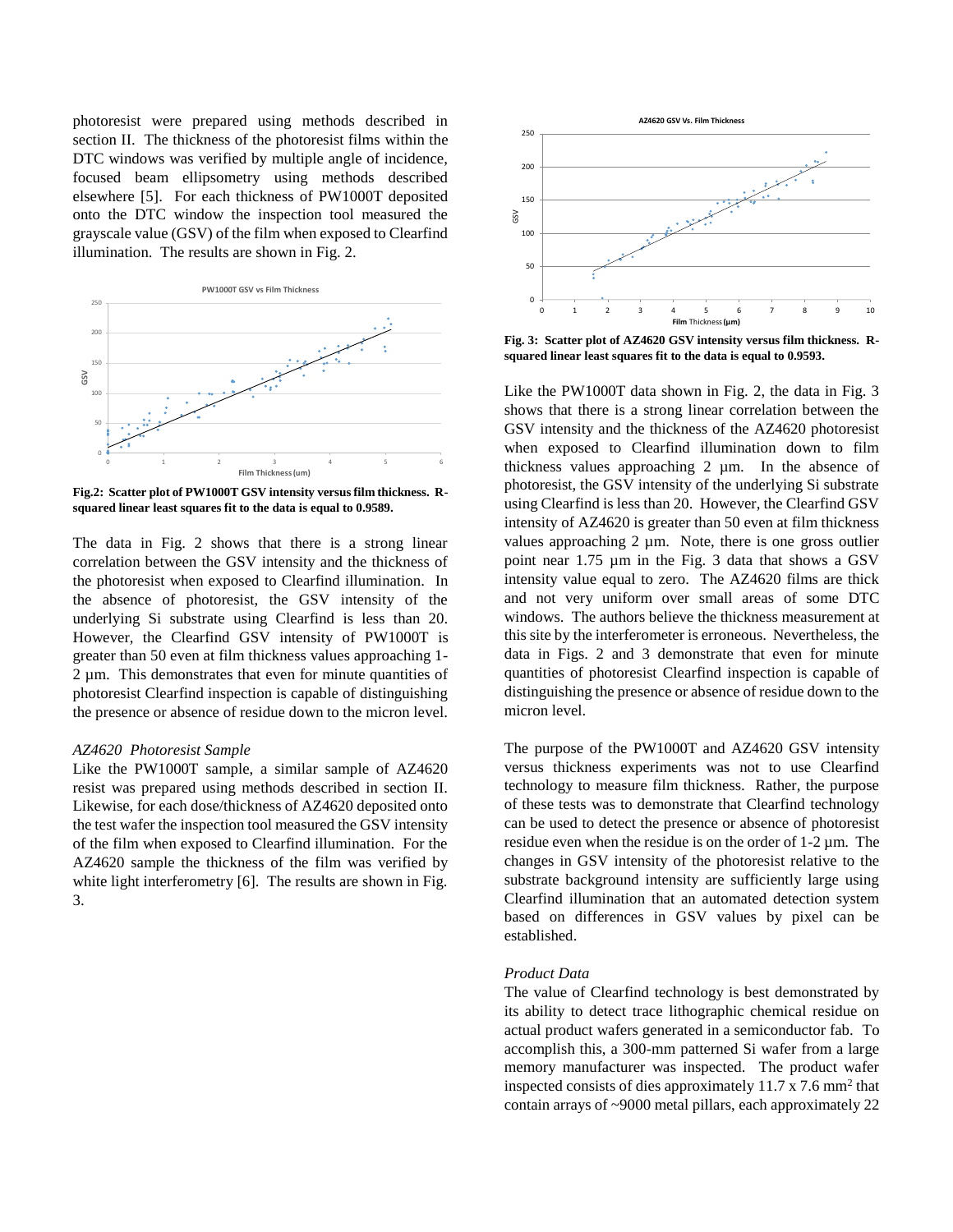µm in diameter. The customer was very interested to learn if residual organic matter on the surfaces of the pillars could be detected. The customer also wanted to learn if Clearfind inspection is able to detect defects missed by the white light inspection method. Fig. 4 shows a Clearfind image of the device. Each die was inspected twice; once using a white light source operating in bright field and a second time using Clearfind technology. A dark field inspection was not practical in this case because the surfaces of the pillars were too reflective to be able to effectively image defects. The inspection magnification was set equal to  $4X(1.7 \mu m/pixel)$ and review images were captured at 10X magnification (0.7 µm/pixel) to better highlight the defects. Circular inspection regions of interest were created to overlap with each pillar on each die. Any anomalies greater than 5 µm were classified as defects. The bright field and Clearfind inspections use identical algorithms for wafer placement and pattern alignment so that defects common to both inspections will overlap on subsequent defect maps.



**Fig. 4: Clearfind image of the device die for pillar inspection. Yellow dots represent pillar ROIs for inspection.**

An overlay map of the bright field defects and the Clearfind defects is shown in Fig. 5. Bright field defects include random particles, broken pillars, incompletely patterned areas, scratches and other commonly encountered defects scattered throughout the wafer. Similarly, Clearfind inspection identifies defects distributed randomly across the wafer and are not observed to be clustered in any one particular area on the wafer or within a given device.



**Fig. 5: Overlay map of defects found on the production devices described in Fig. 4. Blue triangles represent bright field defects. Green triangles represent Clearfind defects.**

A bar chart showing the total defects found by bright field inspection versus the total defects found by Clearfind are shown in Fig.6. Also shown in Fig.6 are the number of defects found during Clearfind inspection that are common to both bright field and Clearfind inspection. The results of the 4X inspection show 2279 total defects found in bright field inspection and 289 total defects found in Clearfind inspection. Of the 289 Clearfind defects only 32 of them were also found by bright field inspection, the remaining 257 were unique to Clearfind inspection, representing 10.1% of the total defect count. As a result, a defect inspection protocol only using bright field would have missed many possibly killer defects that could have led to subsequent device failure or costly rework of the wafer.



#### **Defects by Inspection Pass**

**Fig. 6: Bar chart showing the number of defects found by bright field inspection, the number of defects found by Clearfind inspection, and the number of defects common to both inspections for the devices inspected in Fig. 4.**